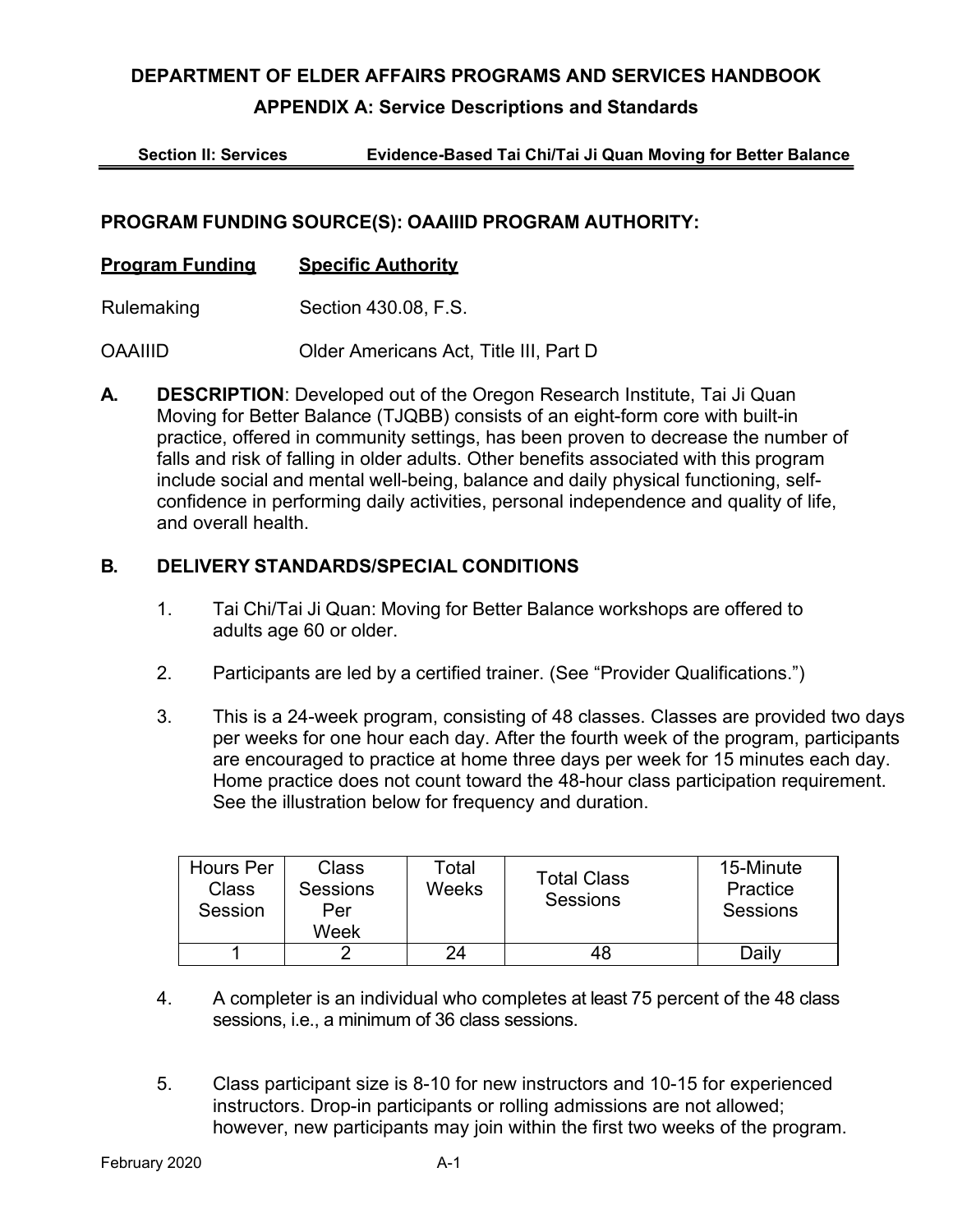# **DEPARTMENT OF ELDER AFFAIRS PROGRAMS AND SERVICES HANDBOOK APPENDIX A: Service Descriptions and Standards**

|                                       | <b>Section II: Services</b><br>Evidence-Based Tai Chi/Tai Ji Quan Moving for Better Balance                                                        |  |  |  |
|---------------------------------------|----------------------------------------------------------------------------------------------------------------------------------------------------|--|--|--|
| 6.                                    | Sessions shall take place in a spacious and sufficiently private area that can<br>adequately accommodate all participants and the instructor.      |  |  |  |
| 7.                                    | Materials required for the workshop include the class teaching plan and<br>teaching videos.                                                        |  |  |  |
| 8.                                    | Instructor is responsible for maintaining fidelity to the program by teaching<br>each session as it was designed by the Oregon Research Institute. |  |  |  |
| C.<br><b>PROVIDER QUALIFICATIONS:</b> |                                                                                                                                                    |  |  |  |
| 1.                                    | Instructors shall have experience teaching physical activities with older<br>adults.                                                               |  |  |  |
| 2.                                    | Instructors shall attend an instructor trainer workshop conducted by an<br>authorized Tai Ji Quan Moving for Better Balance trainer.               |  |  |  |
|                                       | A portificate of completion is querded to trainees to indicate                                                                                     |  |  |  |

3. A certificate of completion is awarded to trainees to indicate successful completion of the training program.

### **D. RECORD KEEPING AND REPORTING REQUIREMENTS:**

- 1. The provider shall maintain all appropriate documentation as set forth by the program including participant data, sign-in sheets (showing time started, time ended, date, location, funding source, title of evidencebased program, and signature of individuals participating), evaluations, and workshop information.
- 2. The contractor shall verify and maintain documentation of provider qualifications for service.
- 3. Unit of Service Group: One episode of direct service with a minimum of eight participants and a maximum of 15 participants for the first session. The same participants shall continue through the 24-week program led by the certified Tai Ji Quan, Moving for Better Balance Instructor. One episode equals a 24-week class. The entire program shall be completed prior to submitting payment.